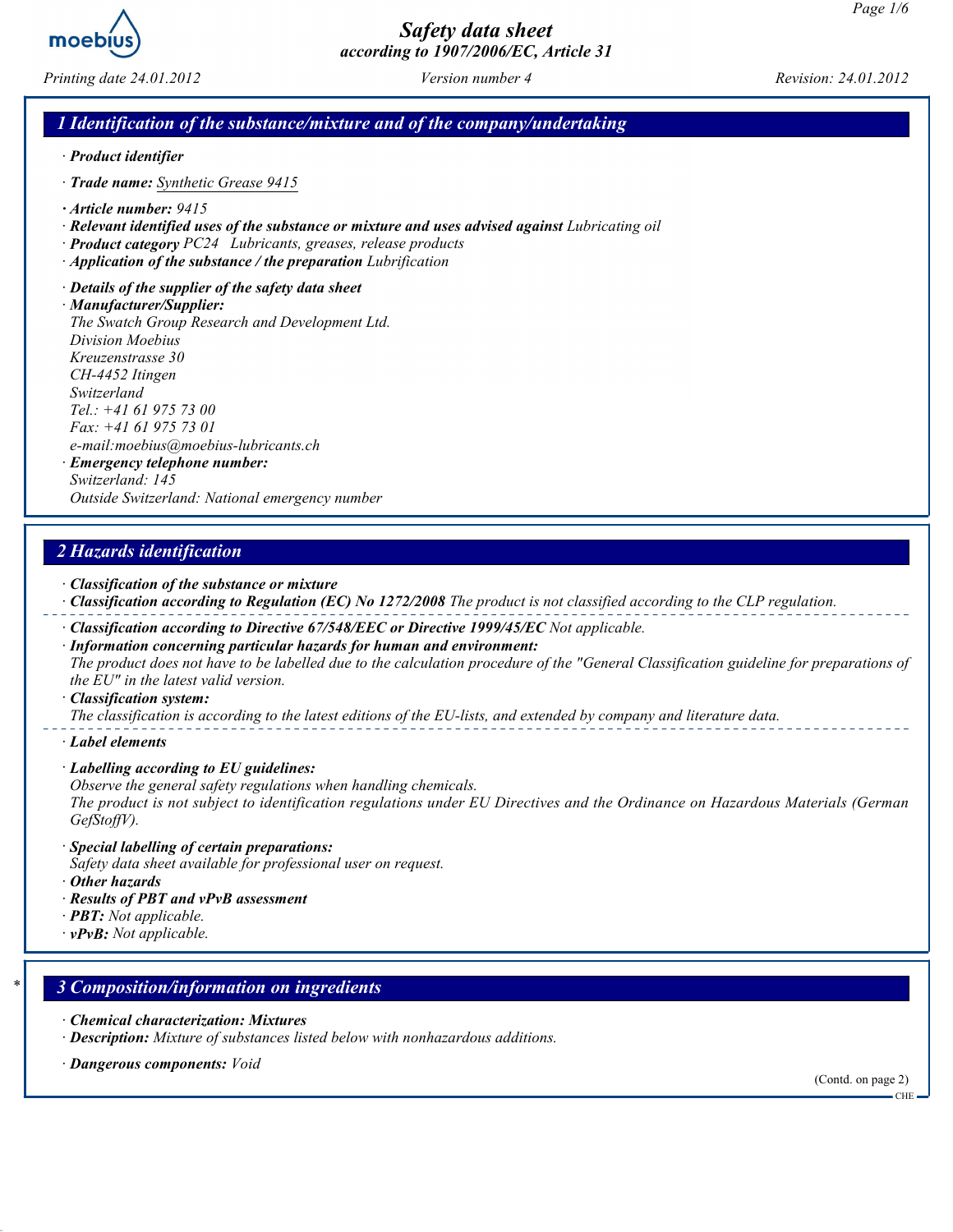Printing date 24.01.2012 Version number 4 Revision: 24.01.2012

Trade name: Synthetic Grease 9415

· Additional information: For the wording of the listed risk phrases refer to section 16.

(Contd. of page 1)

#### 4 First aid measures

- · Description of first aid measures
- · General information: No special measures required.
- · After inhalation: Supply fresh air; consult doctor in case of complaints.
- · After skin contact: Generally the product does not irritate the skin.
- $\cdot$  After eve contact: Rinse opened eve for several minutes under running water.
- · After swallowing: If symptoms persist consult doctor.
- · Information for doctor:
- · Most important symptoms and effects, both acute and delayed No further relevant information available.
- · Indication of any immediate medical attention and special treatment needed No further relevant information available.

#### 5 Firefighting measures

- · Extinguishing media
- · Suitable extinguishing agents: Use fire extinguishing methods suitable to surrounding conditions.
- · Special hazards arising from the substance or mixture No further relevant information available.
- · Advice for firefighters
- · Protective equipment: No special measures required.

#### 6 Accidental release measures

- · Personal precautions, protective equipment and emergency procedures Not required.
- · Environmental precautions: No special measures required.
- · Methods and material for containment and cleaning up:
- Absorb with liquid-binding material (sand, diatomite, acid binders, universal binders, sawdust).
- · Reference to other sections
- No dangerous substances are released.
- See Section 7 for information on safe handling.
- See Section 8 for information on personal protection equipment.

See Section 13 for disposal information.

#### 7 Handling and storage

- · Handling:
- · Precautions for safe handling No special measures required.
- · Information about fire and explosion protection: No special measures required.
- · Conditions for safe storage, including any incompatibilities
- · Storage:
- $\cdot$  Requirements to be met by storerooms and receptacles: No special requirements.
- · Information about storage in one common storage facility: Not required.
- · Further information about storage conditions: None.
- · Specific end use(s) No further relevant information available.

## 8 Exposure controls/personal protection

· Additional information about design of technical facilities: No further data; see item 7.

(Contd. on page 3)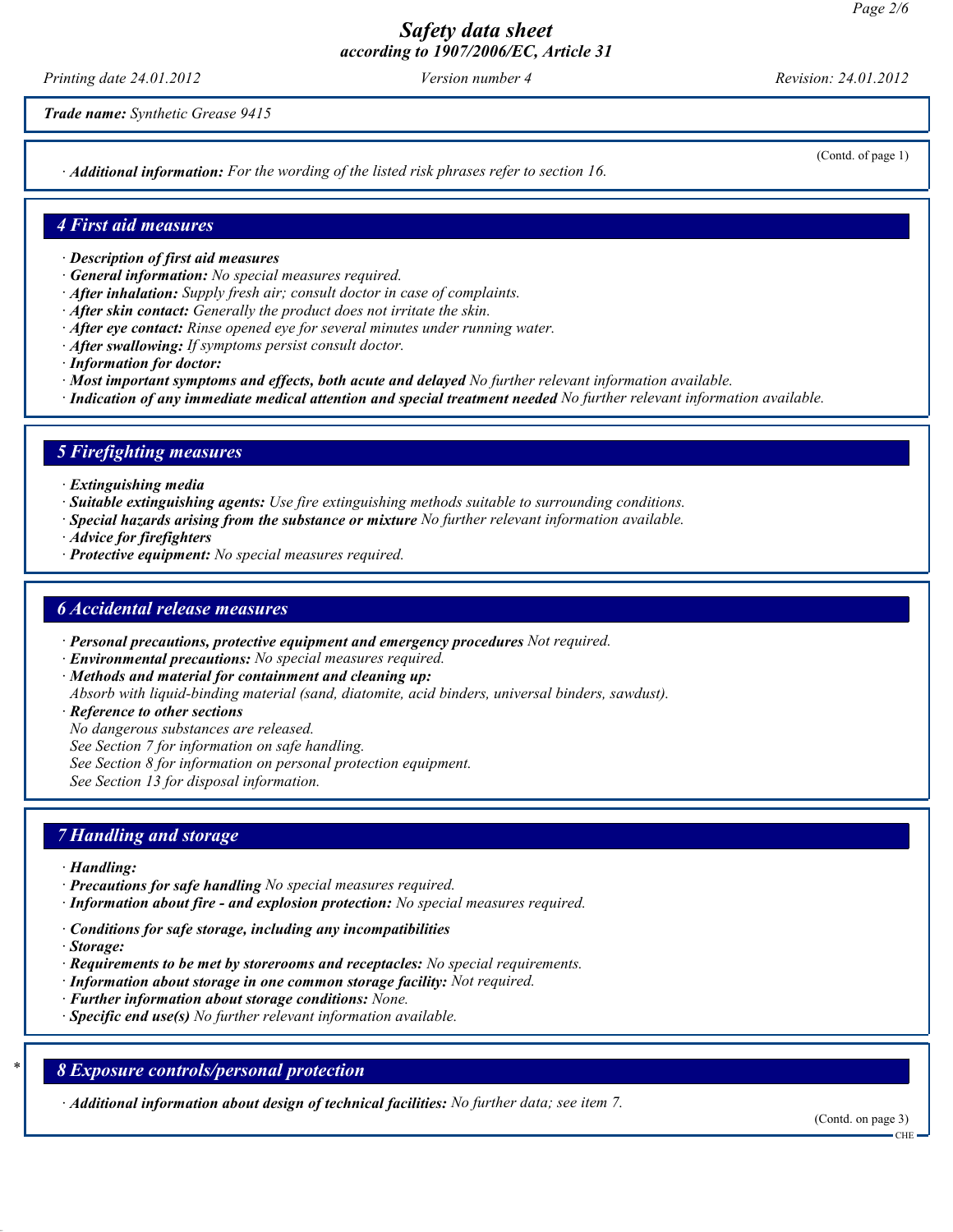Printing date 24.01.2012 Version number 4 Revision: 24.01.2012

Trade name: Synthetic Grease 9415

(Contd. of page 2)

· Control parameters

· Ingredients with limit values that require monitoring at the workplace:

The product does not contain any relevant quantities of materials with critical values that have to be monitored at the workplace.  $\cdot$  **Additional information:** The lists valid during the making were used as basis.

· Exposure controls

- · Personal protective equipment:
- · General protective and hygienic measures: The usual precautionary measures are to be adhered to when handling chemicals.
- · Respiratory protection: Not required.

· Protection of hands:

The glove material has to be impermeable and resistant to the product/ the substance/ the preparation.

Due to missing tests no recommendation to the glove material can be given for the product/ the preparation/ the chemical mixture. Selection of the glove material on consideration of the penetration times, rates of diffusion and the degradation

· Material of gloves

The selection of the suitable gloves does not only depend on the material, but also on further marks of quality and varies from manufacturer to manufacturer. As the product is a preparation of several substances, the resistance of the glove material can not be calculated in advance and has therefore to be checked prior to the application.

· Penetration time of glove material

The exact break through time has to be found out by the manufacturer of the protective gloves and has to be observed.

· Eye protection: Goggles recommended during refilling

| <b>9 Physical and chemical properties</b>                                                                             |                                                                 |
|-----------------------------------------------------------------------------------------------------------------------|-----------------------------------------------------------------|
| · Information on basic physical and chemical properties<br><b>General Information</b><br>$\cdot$ Appearance:<br>Form: | Liquid                                                          |
| Colour:                                                                                                               | Yellow                                                          |
| Odour:<br>· Odour threshold:                                                                                          | <i><u><b>Odourless</b></u></i><br>Not determined.               |
|                                                                                                                       |                                                                 |
| $\cdot$ pH-value:                                                                                                     | Not determined.                                                 |
| · Change in condition<br><b>Melting point/Melting range:</b><br><b>Boiling point/Boiling range:</b>                   | Undetermined.<br>$>$ 200°C                                      |
| · Flash point:                                                                                                        | $>100^{\circ}C$                                                 |
| · Flammability (solid, gaseous):                                                                                      | Not applicable.                                                 |
| · Ignition temperature:                                                                                               |                                                                 |
| <b>Decomposition temperature:</b>                                                                                     | Not determined.                                                 |
| · Self-igniting:                                                                                                      | Product is not selfigniting.                                    |
| · Danger of explosion:                                                                                                | Product does not present an explosion hazard.                   |
| · Explosion limits:<br>Lower:<br><b>Upper:</b>                                                                        | Not determined.<br>Not determined.                              |
| · Vapour pressure:                                                                                                    | Not determined.                                                 |
| $\cdot$ Density at 20 $\mathrm{^{\circ}C:}$<br>$\cdot$ Relative density<br>· Vapour density                           | $0,925$ g/cm <sup>3</sup><br>Not determined.<br>Not determined. |
|                                                                                                                       | (Contd. on page 4)                                              |

CHE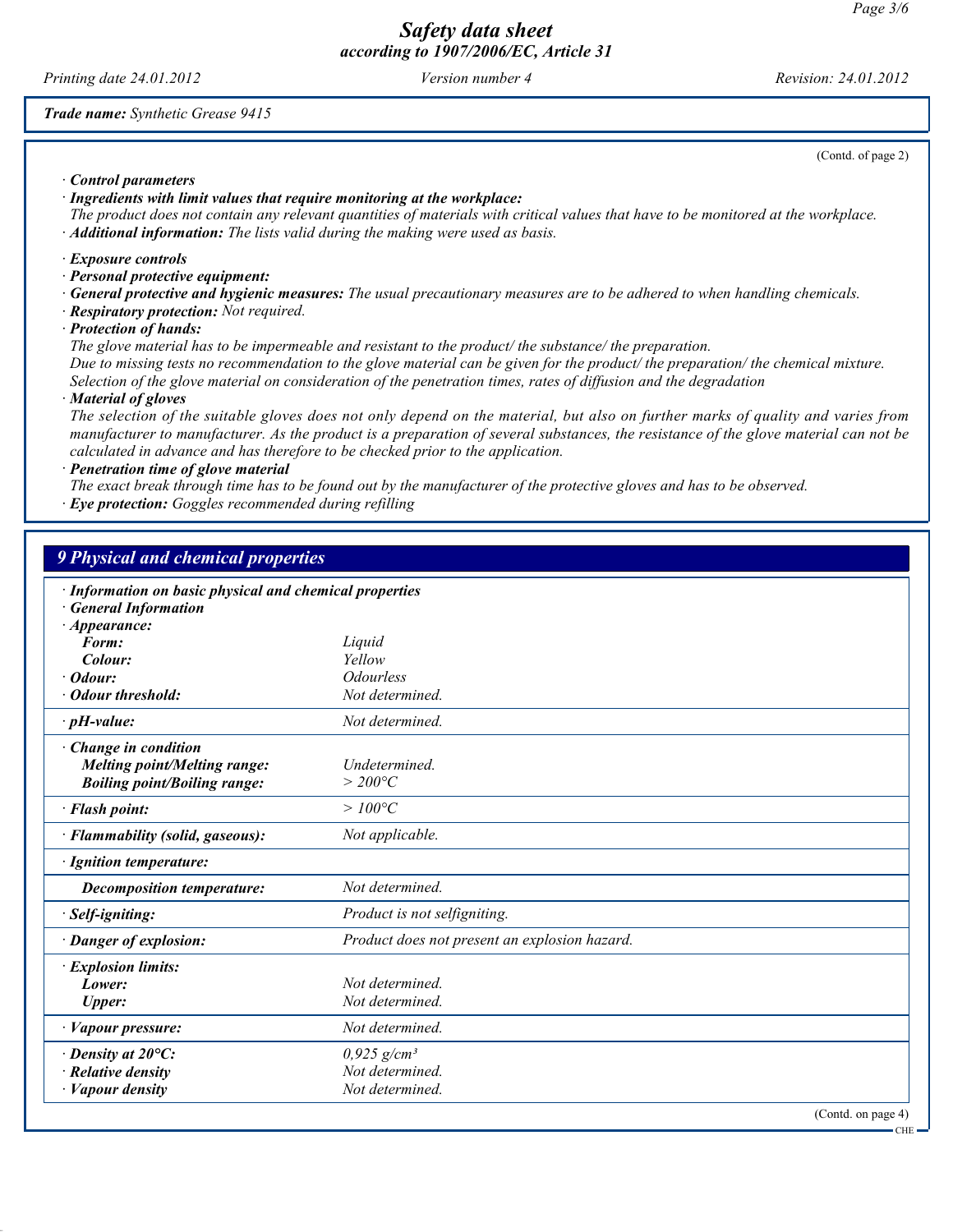Printing date 24.01.2012 Version number 4 Revision: 24.01.2012

Trade name: Synthetic Grease 9415

|                                                                                           |                                                                   | (Contd. of page 3) |
|-------------------------------------------------------------------------------------------|-------------------------------------------------------------------|--------------------|
| $\cdot$ Evaporation rate                                                                  | Not determined.                                                   |                    |
| $\cdot$ Solubility in / Miscibility with<br>water:                                        | Not miscible or difficult to mix.                                 |                    |
| · Segregation coefficient (n-octanol/water): Not determined.                              |                                                                   |                    |
| $\cdot$ <i>Viscosity:</i><br>Dynamic:<br>Kinematic at $20^{\circ}$ C:                     | Not determined.<br>$100 \; \text{mm}^2/\text{s}$                  |                    |
| · Solvent content:<br><b>Organic solvents:</b><br>$VOC$ (EC)<br>$\cdot$ Other information | $0.0\%$<br>$0.00\%$<br>No further relevant information available. |                    |

## 10 Stability and reactivity

- · Reactivity
- · Chemical stability
- · Thermal decomposition / conditions to be avoided: No decomposition if used according to specifications.
- · Possibility of hazardous reactions No dangerous reactions known.
- · Conditions to avoid No further relevant information available.
- · Incompatible materials: No further relevant information available.
- · Hazardous decomposition products: No dangerous decomposition products known.

### 11 Toxicological information

- · Information on toxicological effects
- · Acute toxicity:
- · Primary irritant effect:
- · on the skin: No irritant effect.
- $\cdot$  on the eye: No irritating effect.
- · Sensitization: No sensitizing effects known.
- · Additional toxicological information:

The product is not subject to classification according to the calculation method of the General EU Classification Guidelines for Preparations as issued in the latest version.

When used and handled according to specifications, the product does not have any harmful effects to our experience and the information provided to us.

## 12 Ecological information

- · Toxicity
- · Aquatic toxicity: No further relevant information available.
- · Persistence and degradability No further relevant information available.
- · Behaviour in environmental systems:
- · Bioaccumulative potential No further relevant information available.
- · Mobility in soil No further relevant information available.
- · Additional ecological information:
- · General notes: Generally not hazardous for water
- · Results of PBT and vPvB assessment
- $\cdot$  **PBT:** Not applicable.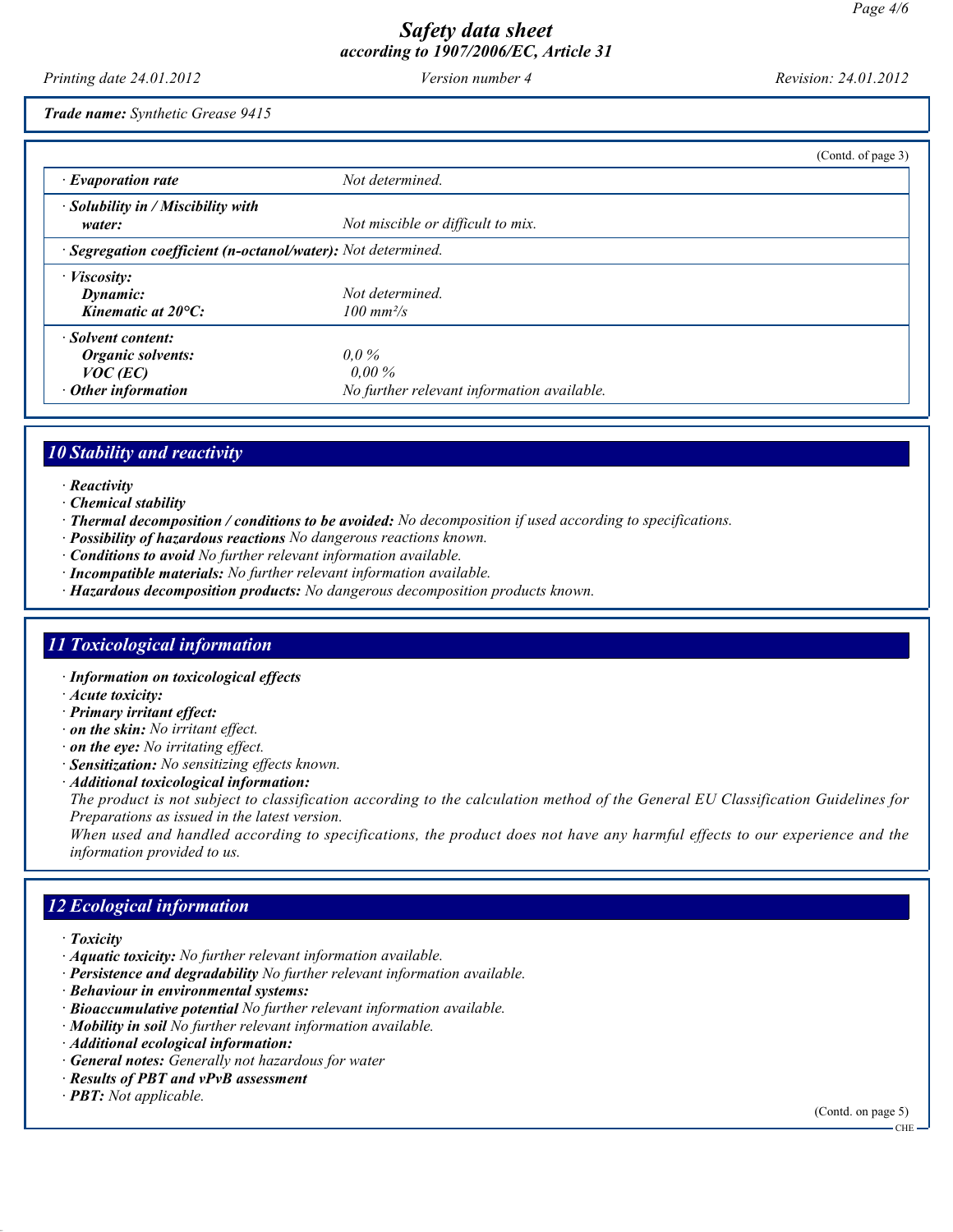Printing date 24.01.2012 Version number 4 Revision: 24.01.2012

Trade name: Synthetic Grease 9415

· vPvB: Not applicable.

· Other adverse effects No further relevant information available.

#### 13 Disposal considerations

- · Waste treatment methods
- · Recommendation Smaller quantities can be disposed of with household waste.
- · Uncleaned packaging:
- · Recommendation: Disposal must be made according to official national regulations.

| $\cdot$ UN-Number                                            |                 |  |
|--------------------------------------------------------------|-----------------|--|
| ADR, ADN, IMDG, IATA                                         | Void            |  |
|                                                              |                 |  |
| $\cdot$ UN proper shipping name                              |                 |  |
| · ADR, ADN, IMDG, IATA                                       | Void            |  |
| · Transport hazard class(es)                                 |                 |  |
| ADR, ADN, IMDG, IATA                                         |                 |  |
| · Class                                                      | Void            |  |
| · Packing group                                              |                 |  |
| $-$ ADR, IMDG, IATA                                          | Void            |  |
| · Environmental hazards:                                     |                 |  |
| $\cdot$ Marine pollutant:                                    | $N\!o$          |  |
| · Special precautions for user                               | Not applicable. |  |
| · Transport in bulk according to Annex II of MARPOL73/78 and |                 |  |
| the IBC Code                                                 | Not applicable. |  |

# 15 Regulatory information

· Safety, health and environmental regulations/legislation specific for the substance or mixture

· Labelling according to EU guidelines: Observe the general safety regulations when handling chemicals.

The product is not subject to identification regulations under EU Directives and the Ordinance on Hazardous Materials (German GefStoffV).

- · Special labelling of certain preparations:
- Safety data sheet available for professional user on request.
- · Chemical safety assessment: A Chemical Safety Assessment has not been carried out.

### 16 Other information

This information is based on our present knowledge. However, this shall not constitute a guarantee for any specific product features and shall not establish a legally valid contractual relationship.

· Department issuing MSDS: Abteilung Produktsicherheit

(Contd. of page 4)